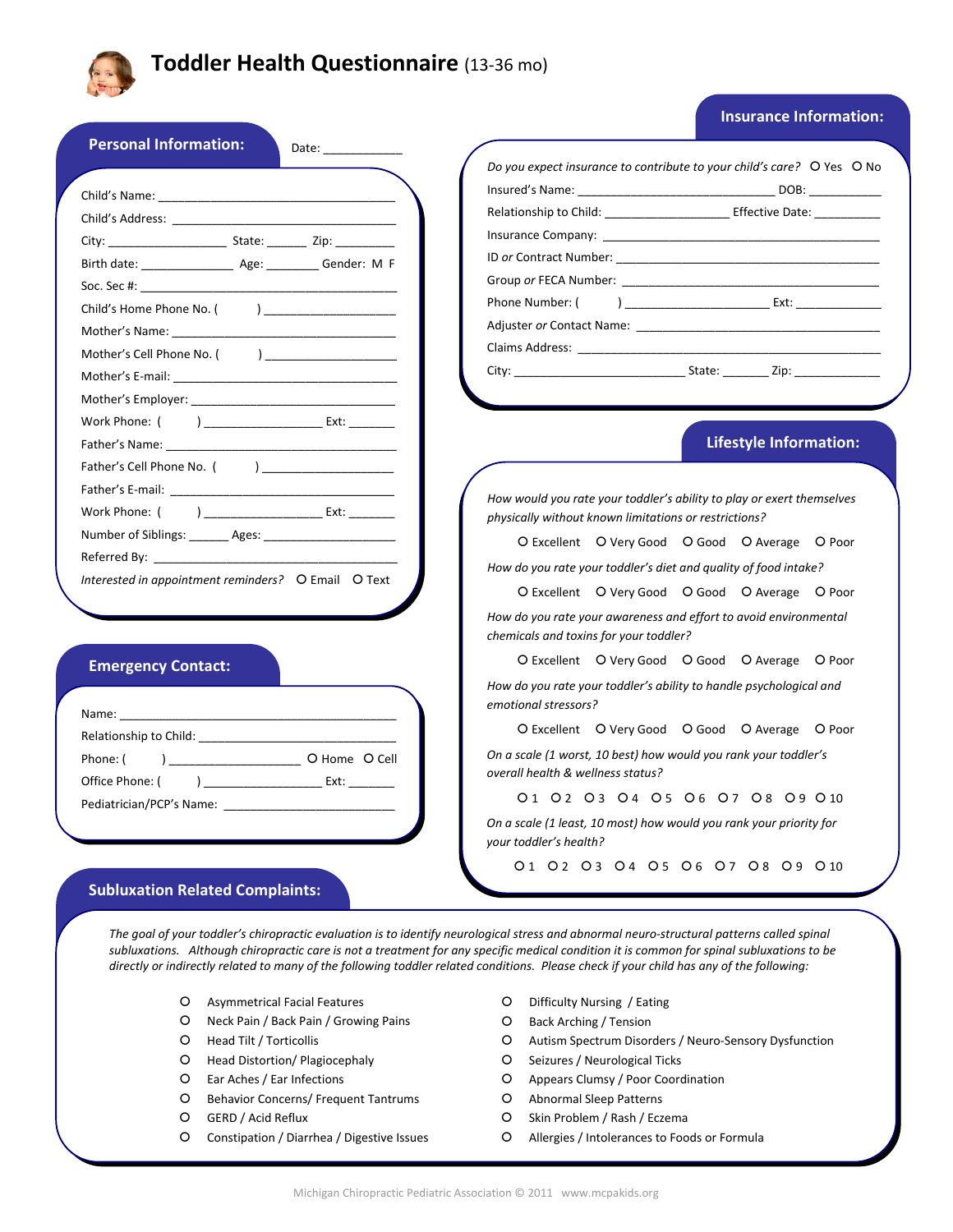| <b>General Health:</b> |                                                                                                                                                                                           | Date: |
|------------------------|-------------------------------------------------------------------------------------------------------------------------------------------------------------------------------------------|-------|
| <b>Diet History:</b>   | Was/is your child breast fed? O Exclusively Breastfed O Previously Breastfed O Breastfed and Formula Fed<br>Formula Details (if Applicable): O Milk O Soy O Organic O Homemade O Special: |       |
|                        |                                                                                                                                                                                           |       |
|                        | <b>Vaccinations History:</b> O Up-to-Date O Partial O Delaying O Conscientious Objector O Concerned/Unknown                                                                               |       |

# **Pregnancy History:**

Please provide us with information as it relates to your pregnancy with this child by checking all that apply:

- O Accident While Pregnant
- | Alcohol Consumption
- O Amniocentesis
- | Abnormal Fetal Position or Breech
- O Chemical Exposure
- O Frequent Ultrasounds: # \_\_\_\_\_\_\_
- O Genetic Testing
- O Gestational Diabetes
- O Group-B Strep Positive
- O Hypertension
- O Bacterial or Viral Infection
- | Yeast/Fungal Infection
- O Morning Sickness / Nausea
- O Placenta Abruptio
- O Placenta Previa
- O Poor Nutrition
- O Pre-Eclampsia
- O Prescription Medication
- | Radiation Exposure
- | Recreational Drug Use
- O Rhogam Injection
- O Swelling or Edema
- O Pre-Natal Vitamins
- O Unknown/Adopted

- Final APGAR:
- Birth Weight: Place of Birth: O Hospital O Birthing Center O Home Birth Height: \_\_\_\_\_\_\_\_\_\_\_ Birth Care Providers: O OB/Gyn O Midwife O Doula

*Please check all that apply in regards to your labor and the birth process for this child:*

| Fetal Monitoring

- | Long and/or Difficult Labor O Antibiotics Administered
- | Abnormal or Breech Presentation
- O Cord Around Neck | Labor Induced
- O Pain Medication
- | Epidural
- O Rupture of Membranes O Pitocin Administered
- | Lack of Fetal Decent | Lack of Progression
- 
- | Fetal Distress
- O Meconium
- | Forceps
- O Suction Device
- O Obstetrical Pulling
- O Cesarean Section

*Choose all* that *apply* for your child as a newborn:  $\begin{pmatrix} 0 & 0 \end{pmatrix}$  Arthritis

- O Resuscitation/Oxygen Required
- O Prolonged Cranial Distortion
- | Difficulty Nursing/Latching/Suckling
- | Meconium Aspiration/Stomach Pumped
- O Antibiotic Administered
- O Circumcised
- O Poor Sleeping O Jaundice
	- | Low APGAR score
	- | Failure to Thrive

O Premature

O Colic

# **Family History: Post Natal History:**

 **Birth & Labor History:**

- 
- O Cancer
- O Cardiovascular/ Heart Disease
- | Diabetes
- O Hypertension
- O Genetic Disorder
- O Unknown/ Adopted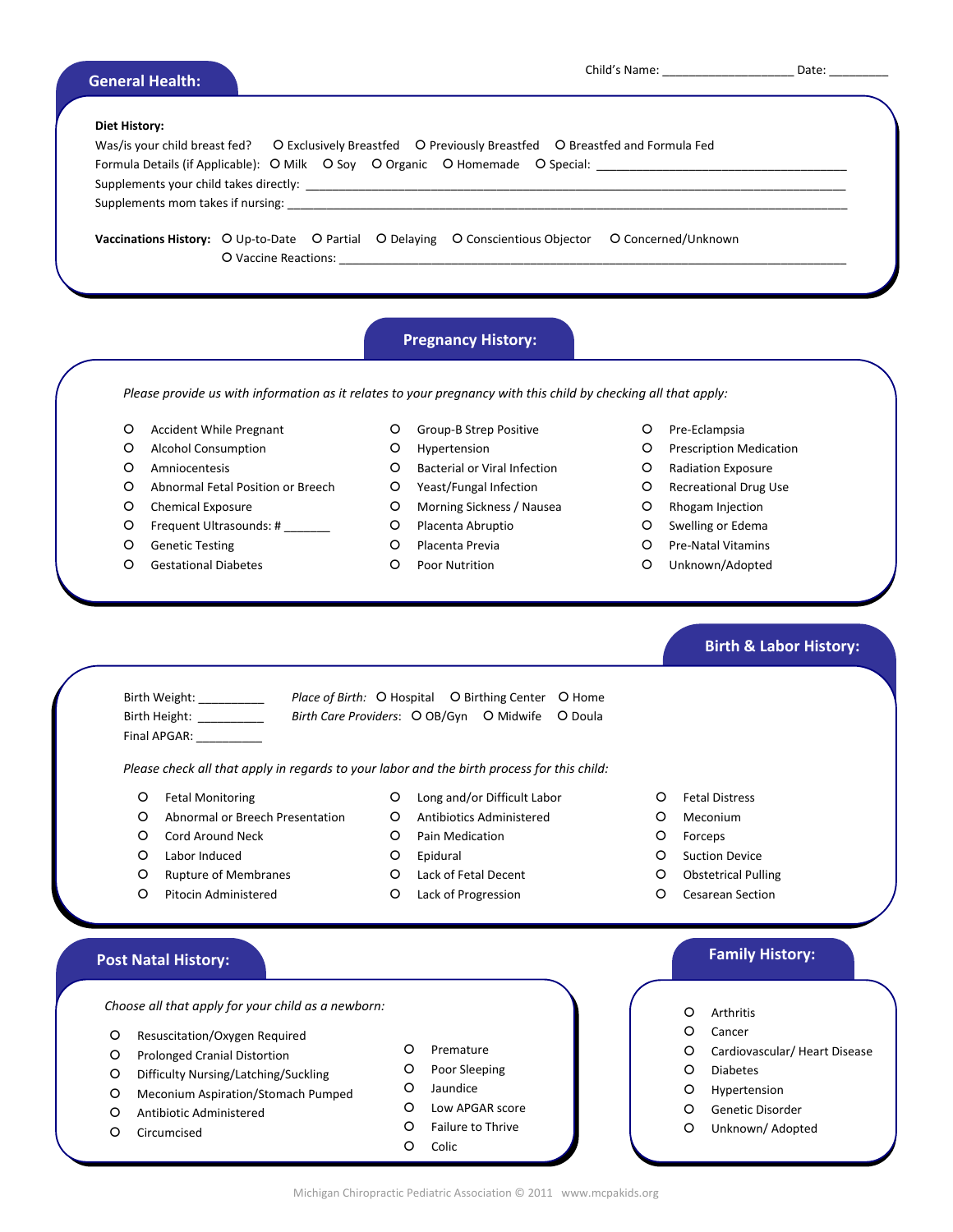Please write your toddler's age in months: \_\_\_\_\_\_. Then answer only the following questions as it pertains to your toddler's current age:

# **13 ‐ 20 months old:**

|     | <b>Question:</b>                                                                         | Yes     | Sometimes Not Yet |   |  |
|-----|------------------------------------------------------------------------------------------|---------|-------------------|---|--|
| 1a. | Does your toddler tell you what they want by pointing to it?                             | O       | O                 | O |  |
| 1b. | Does your toddler imitate 2 word sentences (ie: mamma go)?                               | O       | O                 | O |  |
| 1c. | Does your toddler correctly point to a picture of something when asked to identify it?   | $\circ$ | O                 | O |  |
| 2a. | Does your toddler try to help undress themselves?                                        | O       | $\circ$           | O |  |
| 2b. | Does your toddler attempt to get your attention by pulling at you or your arm?           | O       | O                 | O |  |
| 2c. | Can your toddler lift, drink and put down a cup of water without spilling much?          | O       | O                 | O |  |
| За. | Can your toddler stand by his/herself in the middle of the floor and take a few steps?   | $\circ$ | O                 | O |  |
| 3b. | Does your toddler walk well by themselves and move around by walking more than crawling? | $\circ$ | O                 | O |  |
| 3с. | Does your toddler attempt to kick a ball?                                                | O       | O                 | O |  |
| 4a. | Can your toddler pick up a very small object with the tips of their fingers and thumb?   | O       | O                 | O |  |
| 4b. | Does your toddler play by stacking small blocks on one another?                          | O       | ∩                 | റ |  |
| 4c. | Can your toddler turn the pages of a book all by themselves?                             | O       | O                 | O |  |
|     |                                                                                          |         |                   |   |  |

**21 ‐ 28 months old:**

|     | <b>Question:</b>                                                                       | Yes     | Sometimes Not Yet |   |  |
|-----|----------------------------------------------------------------------------------------|---------|-------------------|---|--|
| 1a. | Does your toddler correctly point to a picture of something when asked to identify it? | O       | O                 | O |  |
| 1b. | Can your toddler verbally identify a common object that you point to?                  | O       | O                 | O |  |
| 1c. | Can your toddler identify and point to a few of their own body parts?                  | O       | O                 | O |  |
| 2a. | Can your toddler lift, drink and put down a cup of water without spilling much?        | O       | O                 | O |  |
| 2b. | Does your toddler successfully eat with a fork?                                        | $\circ$ | O                 | O |  |
| 2c. | Does your toddler use pronouns such as "I" or "me"?                                    | O       | O                 | O |  |
| 3a. | Does your toddler attempt to kick a ball?                                              | $\circ$ | O                 | O |  |
| 3b. | Can your child walk up and down a few stairs?                                          | O       | O                 | O |  |
| 3c. | Can your toddler jump by leaving the floor with both feet at the same time?\           | O       | O                 | O |  |
| 4a. | Can your toddler turn the pages of a book all by themselves?                           | O       | O                 | O |  |
| 4b. | Does your child turn light switches on and off?                                        | O       | O                 | O |  |
| 4c. | Can your toddler string small beads or such on to a string?                            | O       | O                 | O |  |

|     |                                                                                                |     | 29 - 36 months old: |         |  |
|-----|------------------------------------------------------------------------------------------------|-----|---------------------|---------|--|
|     | <b>Question:</b>                                                                               | Yes | Sometimes Not Yet   |         |  |
| 1a. | Does your toddler use 3-4 word sentences?                                                      | O   | O                   | O       |  |
| 1b. | Does your toddler understand the concepts of up and down?                                      | O   | O                   | O       |  |
| 1c. | When asked "what is your name?" does your toddler answer with both their first and last names? | O   | O                   | O       |  |
| 2a. | Does your toddler use a spoon to eat without spilling much?                                    | O   | O                   | O       |  |
| 2b. | Can your toddler put on a shirt or coat by themselves?                                         | O   | O                   | O       |  |
| 2c. | Does your toddler wait in line for their turn?                                                 | O   | O                   | O       |  |
| За. | Can your toddler jump forward a few inches with both feet?                                     | O   | $\circ$             | $\circ$ |  |
| 3b. | Can your toddler stand by themselves on one leg for at least 1 second?                         | O   | O                   | O       |  |
| 3c. | Does your toddler attempt to throw a ball overhand?                                            | O   | O                   | O       |  |
| 4a. | Can your toddler string small beads or such on to a string?                                    | O   | O                   | O       |  |
| 4b. | Does your toddler attempt to cut paper with child-safe scissors?                               | O   | $\circ$             | O       |  |
| 4c. | Does your toddler hold a pencil or crayon between their thumb and fingers similar to an adult? | O   | O                   | O       |  |
|     |                                                                                                |     |                     |         |  |